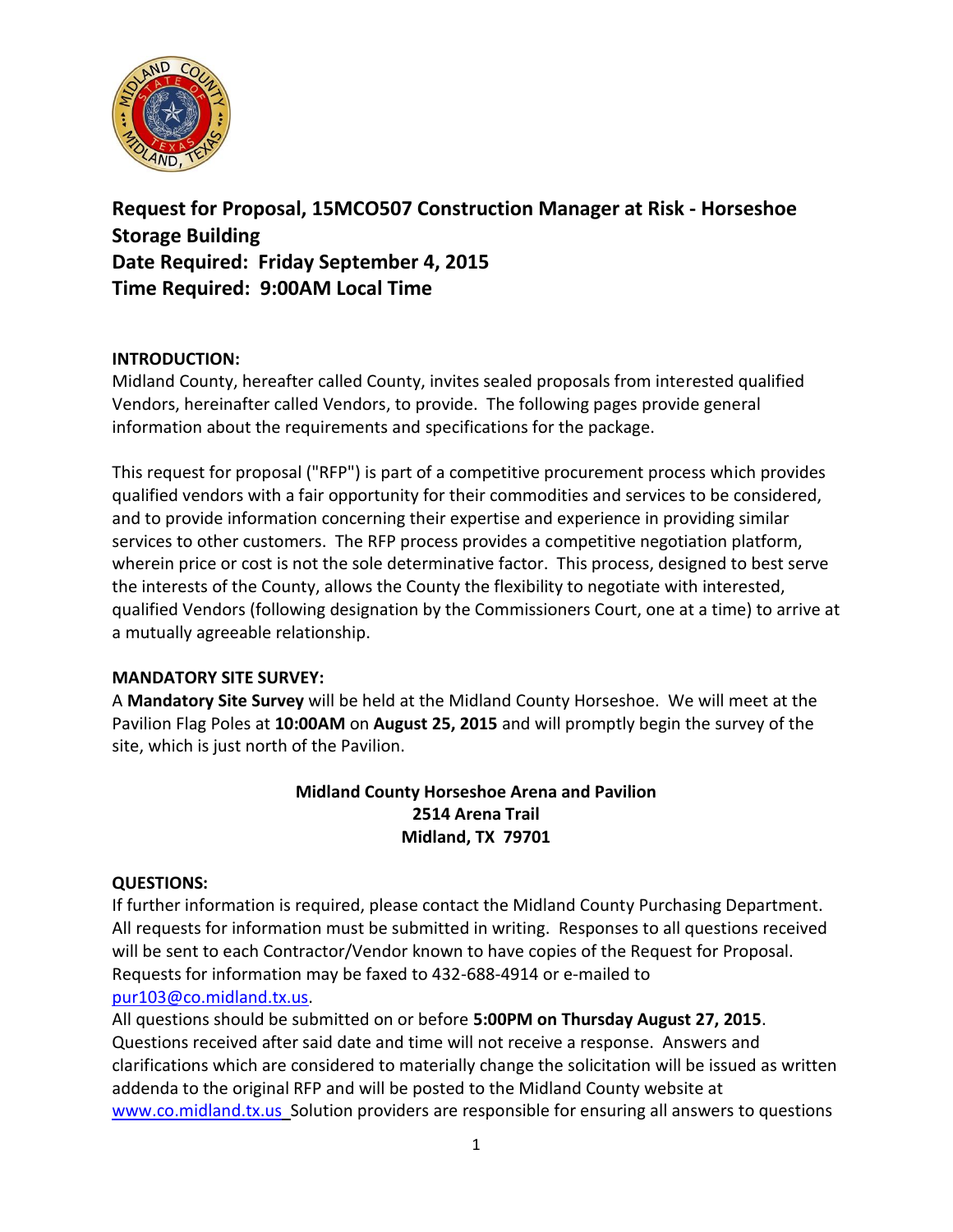are reviewed prior to bid submittal and that all issued added are properly acknowledged with their submitted proposal response. Midland County will not be responsible for any verbal exchange between the vendor and an employee of Midland County.

### **COPIES AND RECEIPT:**

Please submit one (1) original, three (3) copies, and an electronic copy on USB drive of the proposal. **An executed copy of the Proposal Affidavit SIGNED AND NOTARIZED (Page 7) must be included in each submission.** Please note that if no Proposal Affidavit is included, the response will be rejected. Midland County is exempt from all state and federal taxes. Tax exempt certificates are available upon request.

All responses should be submitted in a sealed envelope, marked on the outside**,** 

## **Construction Manager at Risk - Horseshoe Storage Building for Midland County 15MCO507**

#### **\_\_\_\_\_\_\_\_\_\_\_\_\_\_\_\_\_\_\_\_\_\_\_\_ Company Name**

Responses must be received by **9:00AM Local Time Friday September 4, 2015**. Late proposals will be rejected and returned without being opened. The clock in the Purchasing Agent's office is the official time piece for this submission. If interested, Contractors may use mail or express systems to deliver their proposal to the Purchasing Department; they should insure that they are tendered to the carrier in plenty of time to reach the Purchasing Department by the time and date required. Facsimile transmitted proposals shall not be accepted.

**SUBMISSION LOCATION:** All bids which are mailed, shipped, delivered, etc. should be addressed as follows:

## **Midland County Purchasing Department**

Midland County Courthouse Attention: Kristy Engeldahl, Purchasing Agent 500 N. Loraine Street, Suite 1101 Midland, Texas 79701

#### **DOCUMENTATION SUBMISSION:**

The respondent must submit all required documentation. Failure to provide requested information may result in rejection of the proposal.

## **ALTERATION OF PROPOSAL:**

A proposal may be altered, modified or amended by a Vendor at any time, prior to the time and date set forth above as the submission deadline. Alterations, modifications or amendments to a proposal must be made in the offices of the Purchasing Department. Any interlineations, alteration or erasure made on a proposal before the submission deadline must be initialed by the signer of the proposal, guaranteeing authenticity. A proposal may not be altered, modified or amended after the submission deadline.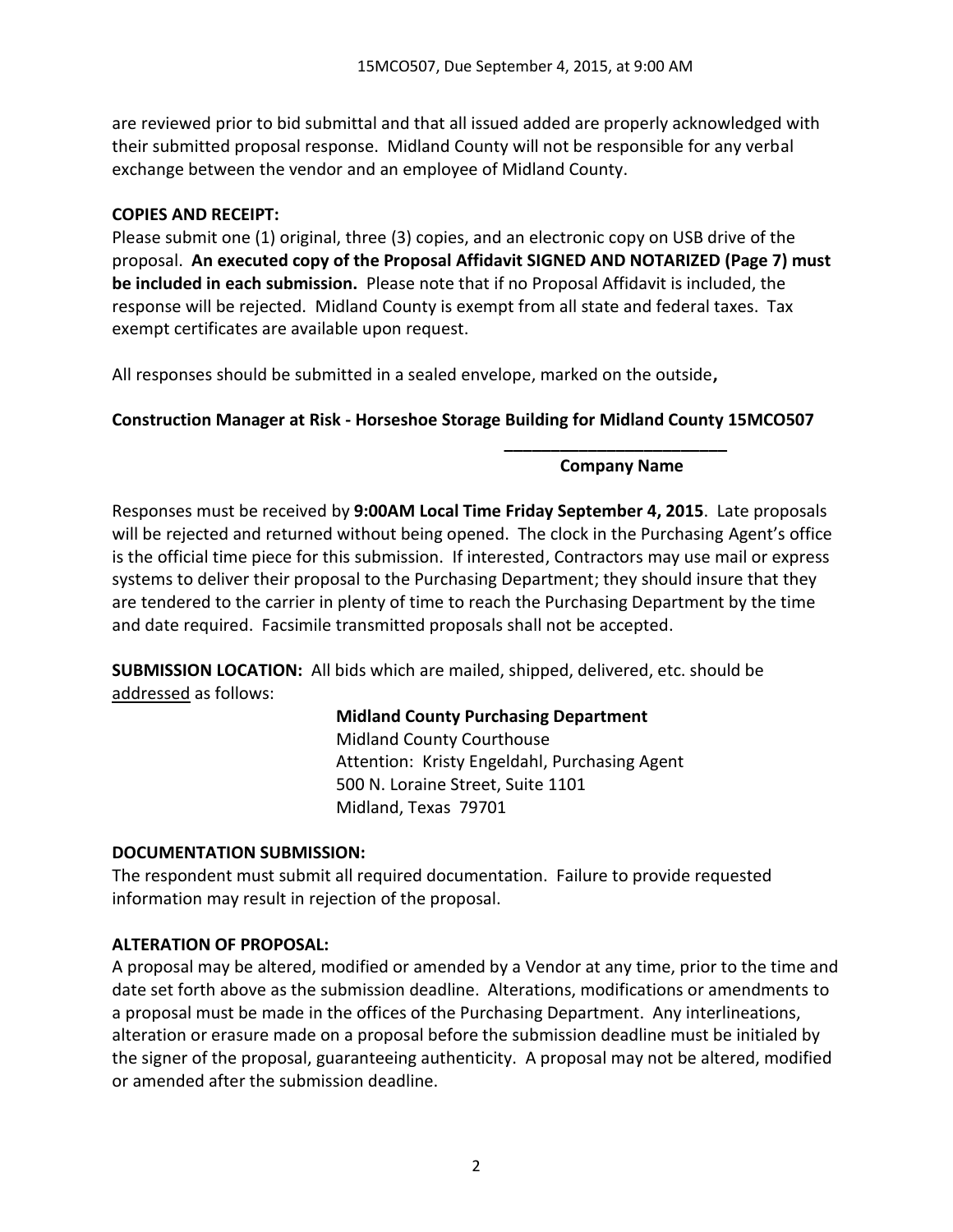#### **WITHDRAWAL:**

A proposal may not be withdrawn or canceled by the respondent for a period of sixty (60) days following the date designated for the receipt of proposals, and respondent so agrees upon submittal of their proposal.

## **CONFLICT OF INTEREST:**

No public official shall have interest in this contract, in accordance with Vernon's Texas Codes annotated Local Government Code Title 5, Subtitle C, Chapter 171. Vendor is required to sign affidavit form included in Proposal documents.

## **SILENCE OF SPECIFICATIONS:**

The apparent silence of these specifications as to any detail of the apparent omission from it of a detailed description concerning any point, shall be regarded as meaning that only the best commercial practices are to prevail. All interpretations of these specifications shall be made on the basis of this statement.

## **CONFIDENTIALITY:**

Contents of the proposals will remain confidential until the contract is awarded. At that time the contents will be made public under the Texas Public Information Act; except for any portion of a proposal which has been clearly marked as a trade secret or proprietary data (the entire proposal may not be so marked). Proposals will be opened, and the name of the firm submitting the proposal read aloud, acknowledged, at **9:10AM, Friday September 4, 2015**, in the Purchasing Department Conference Room located in the Midland County Courthouse, Suite 1101. All respondents or other interested parties are invited to attend the opening.

Vendors are hereby notified that the Owner strictly adheres to all statutes, court decisions, and opinions of the Texas Attorney General with respect to disclosure of public information.

## **ADDITIONAL INFORMATION AND DEMONSTRATION, NEGOTIATIONS:**

Prior to award, selected Vendors may be asked to provide further information concerning their proposal, up to and including presentations/demonstrations. The Midland County Commissioners Court reserves the right to reject any and all proposals or waive formalities as deemed in the best interests of Midland County. The County may also enter into discussions and revisions of proposals after submission and before award for the purpose of obtaining the best and final offer, and to accept the proposal deemed most advantageous to Midland County.

This request for proposal (RFP) is part of a competitive procurement process which is designed to best serve the interests of the County in obtaining complicated commodities and/or services. It also provides interested Contractors with a fair opportunity for their goods and services to be considered. The RFP process is designed to be a competitive negotiation platform, where price is not required to be the sole determinative factor. Also, the County has the flexibility to negotiate with interested vendors (one at a time) to arrive at a mutually agreeable relationship. Negotiations will be arranged with vendors in a hierarchal order, starting with the vendor selected as the primary. If a contract cannot be negotiated, negotiations will, formally and in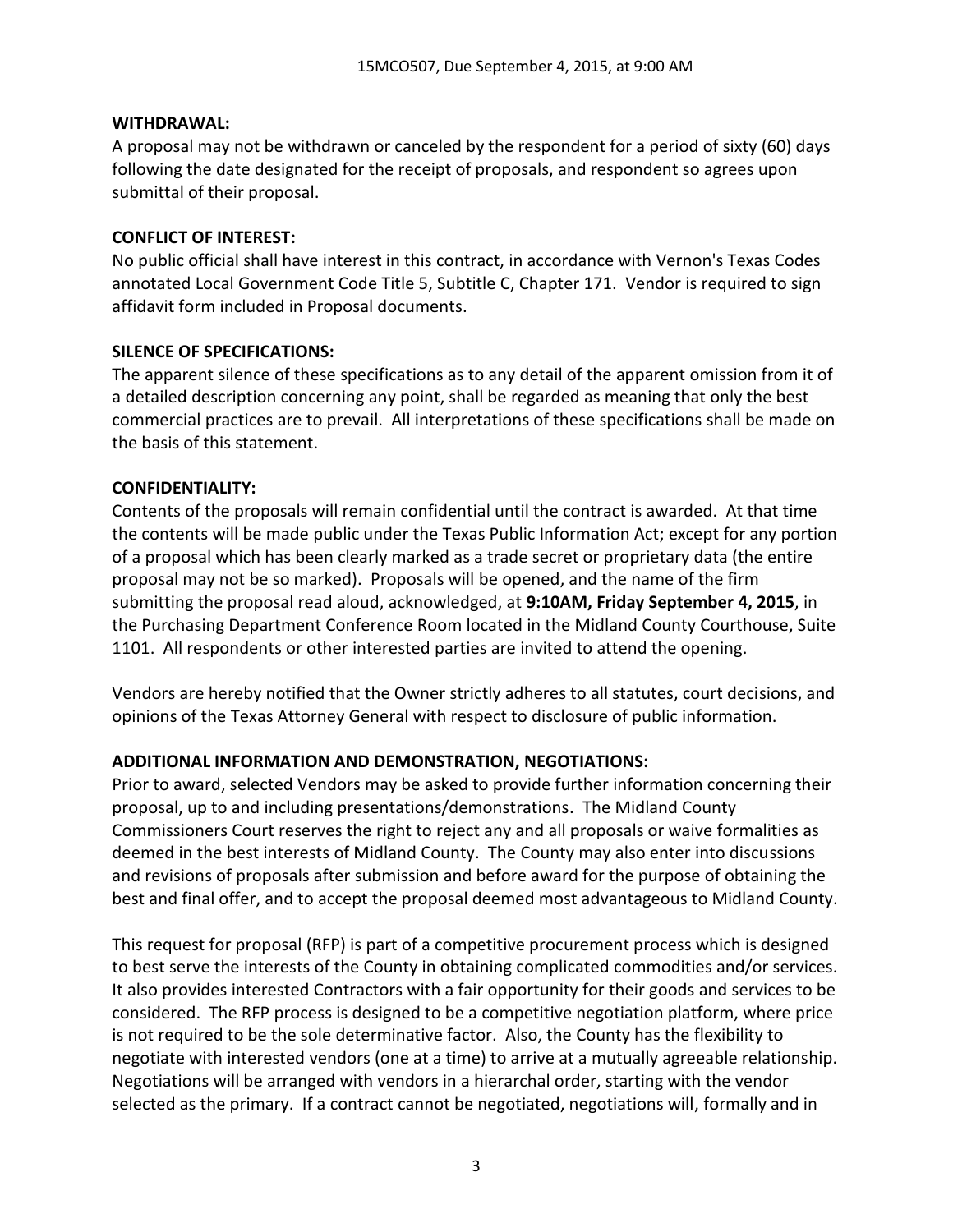writing, end with that Vendor and proceed to move to the second vendor, and so forth until a contract is negotiated.

## **RIGHTS OF THE CONTRACTING AUTHORITY:**

Midland County reserves the right to withdraw this RFP at any time and for any reason. Midland County also has the right to terminate its selection process at any time and to reject all responses, or all proposals. Receipt of the proposal materials by Midland County or submission of a proposal to Midland County confers no rights upon the vendor nor obligates Midland County in any manner.

Vendor must agree to Midland County's Standard Terms and Conditions which are set forth in attached documentation.

All costs associated with the preparation or submittal of proposals shall be borne by the vendor, and no cost shall be sustained by Midland County.

## **ORAL COMMITMENT:**

Vendors should clearly understand that any verbal representations made or assumed to be made during any discussions held between representatives of an vendor and any Midland County personnel or official are not binding on Midland County.

## **WAIVER OF CLAIMS:**

Submission of a proposal indicates Vendor's acceptance of the evaluation technique and Vendor's recognition that some subjective judgments must be made by the County during the determination of qualification.

#### **SELECTION CRITERIA:**

Price is a primary consideration, however, it is not the only consideration to be used in the selection. The product and/or service to be provided is also of major importance. Midland County will require that the successful vendor provide a representative for all County related business, service, billing, installation, activation and termination of said service. The evaluation criteria and factors are identified on pages 10 and 11.

## **ORDINANCES AND PERMITS:**

The Contractor/Vendor agrees, during the performance of the work, to comply with all applicable Federal, State, or local code and ordinances.

## **INVOICES:**

Invoices are to be mailed to P.O. Box 421, Midland, Texas 79702 and should cite the applicable Purchase Order Number. Any and all notices or other communications required or permitted by any contract awarded as a result of this RFP shall be served on or given to Midland County, in writing, by personal delivery to the Purchasing Agent of Midland County, Texas, or by deposit with the United States Mail, postage prepaid, registered or certified mail, return receipt requested, addressed to the Midland County Purchasing Agent 500 N. Loraine Suite 1101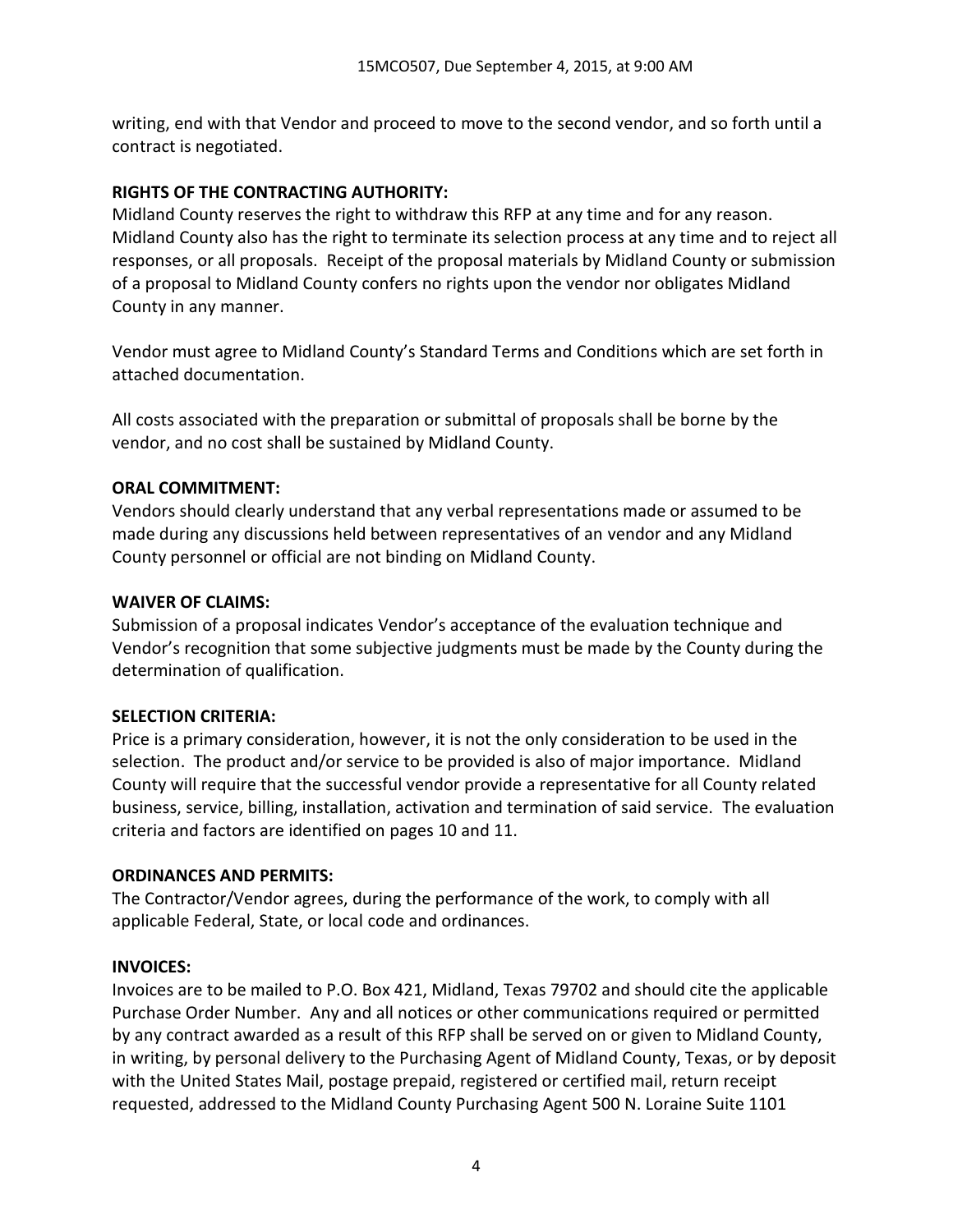Midland, TX 79701, or at such other address as may have been specified by written notice to Vendor.

## **INSURANCE:**

The awarded Vendor will maintain such insurance as will protect the Vendor and the County from claims under the Workers' Compensation Acts, and any amendments thereof, and from any other claims for damages from personal injury, including death, which may arise from operations under this agreement, whether such operations be by themselves or by any sub-Contractor, or anyone directly or indirectly employed by either of them. Current Certificate of such insurance shall be furnished to Midland County and shall show all applicable coverage(s).

## **Other insurance requirements are:**

-General Liability with a \$1,000,000 per occurrence limit and \$2,000,000 general aggregate. -Commercial Automobile Liability with a limit of no less than \$1,000,000. The coverage will also extend liability to hired and non-owned autos.

-Workers' Compensation with limit of \$1,000,000 for Employers Liability.

-We also require a minimum umbrella (or follow form excess policy covering over general liability, auto liability and workers compensation) of no less than \$2,000,000.

-Builders Risk coverage with a full replacement value. The policy will have both the Contractor and Midland County as named insureds. This will include coverage for Contractors and Subcontractors of All Tiers.

- Construction Manager Professional Liability Insurance (also known as Construction Managers Errors & Omissions Insurance, or Construction Management Firm E&O) in an amount of no less than \$1,000,000. If coverage is written on a claims made form, the coverage shall be kept in force for no less than two years after the completion of the project. A standard general liability policy will be accepted only if specifically endorsed to include Construction Manager at Risk.

Midland County will require the selected Vendor to name Midland County as an additional for both the general liability and auto liability. A waiver of subrogation in favor of the County is required for the workers compensation. If the additional insured status or waiver of subrogation is not blanket, please send a copy of the actual endorsements prior to commencement of any work.

Midland County will require the selected Vendor to name Midland County as an additional named insured and provide a waiver of subrogation prior to making a contract.

#### **INDEMNIFICATION:**

The Vendor shall defend, indemnify and save whole and harmless the County and all its officers, agents and employees from and against any and all demands, claims, suits, or causes of action of any character, name, kind or description brought for, or on account of, arising out of or in connection with the Vendor's performance or non-performance of any obligation of Vendor or any negligent act, misconduct or omission of the Vendor in the performance of its contractual obligations. The Vendor shall defend, indemnify, save, and hold harmless the County and its officers, agents, representatives and employees from and against any and all demands, claims,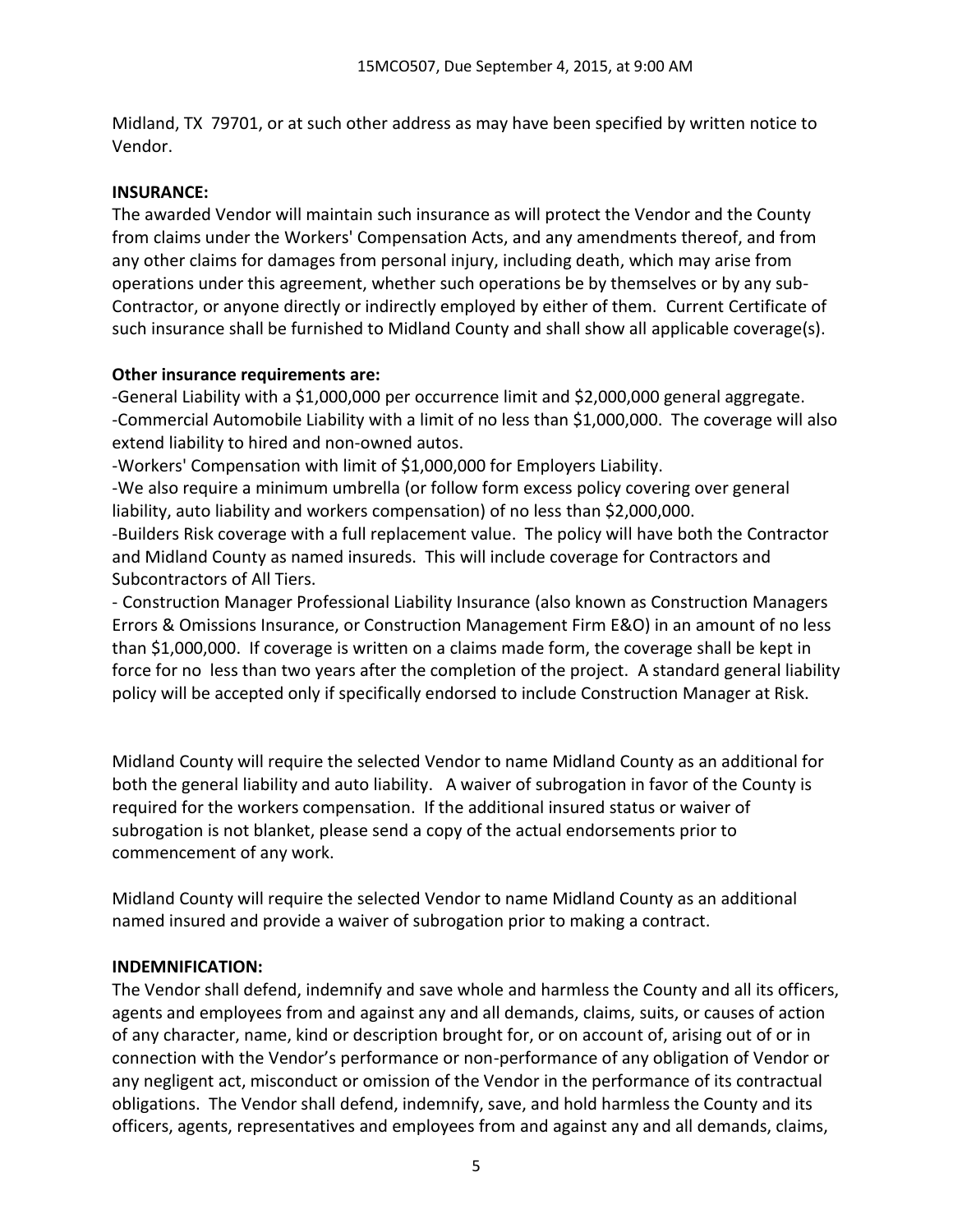suits, or causes of action of any character, name, kind or description brought for, on account of, arising out of or in connection with Vendor's product or service.

## **STATUS OF INDEPENDENT CONTRACTOR:**

Vendor shall be considered an independent contractor, for all purposes. Vendor will not at any time, directly or indirectly, act as an agent, servant, representative or employee of the County. Vendor will not take any action which is intended to create any commitments, duties, liabilities or obligations on behalf of the County, without prior written consent of the County.

## **PARTIAL INVALIDITY:**

In the event any one or more of the provisions contained in this RFP or any contract resulting therefore, for any reason, be held to be invalid, illegal or unenforceable in any respect, such invalidity, illegality or unenforceability shall not affect any other provision of this RFP or any contract resulting therefore and this RFP or the contract resulting therefore shall be construed as if such invalid, illegal or unenforceable provision had never been contained herein.

# **CONTRACT TERMINATION:**

Non-performance of the Vendor/Contractor in terms of specifications or noncompliance with terms of this contract shall be basis for termination of the contract by the County. Termination in whole or in part, by the County may be made at its option and without prejudice to any other remedy to which it may be entitled at law or in equity, or elsewhere under this contract, by giving (60) sixty days written notice to the Contractor/Vendor with the understanding that all work being performed under this contract shall cease upon the date specified in such notice. The County shall not pay for work, equipment, services or supplies which are unsatisfactory. Contractor/Vendor may be given reasonable opportunity prior to termination to correct any deficiency. This, however, shall in no way be construed as negating the basis for termination for non-performance. The right to terminate the notice thereof is controlled by these proposal specifications and is not subject to being altered by contract.

## **LAW GOVERNING:**

The parties under contract shall be subject to all Federal laws and regulations, and all rules and regulations of the State of Texas. The laws of the State of Texas shall govern the interpretation and application of the contract; regardless of where any disagreement over its terms should arise or any case of action arise.

## **REMEDIES:**

The successful vendor and Midland County agree that both parties have all rights, duties, and remedies available as stated in the Uniform Commercial Code.

# **VENUE:**

It is hereby agreed that the contract will be made in Midland, Midland County, Texas, and any dispute arising as a result of it shall be governed by the laws of the State of Texas for the purpose of any law suit, and the parties agree that such lawsuit shall be brought in Midland County, Texas.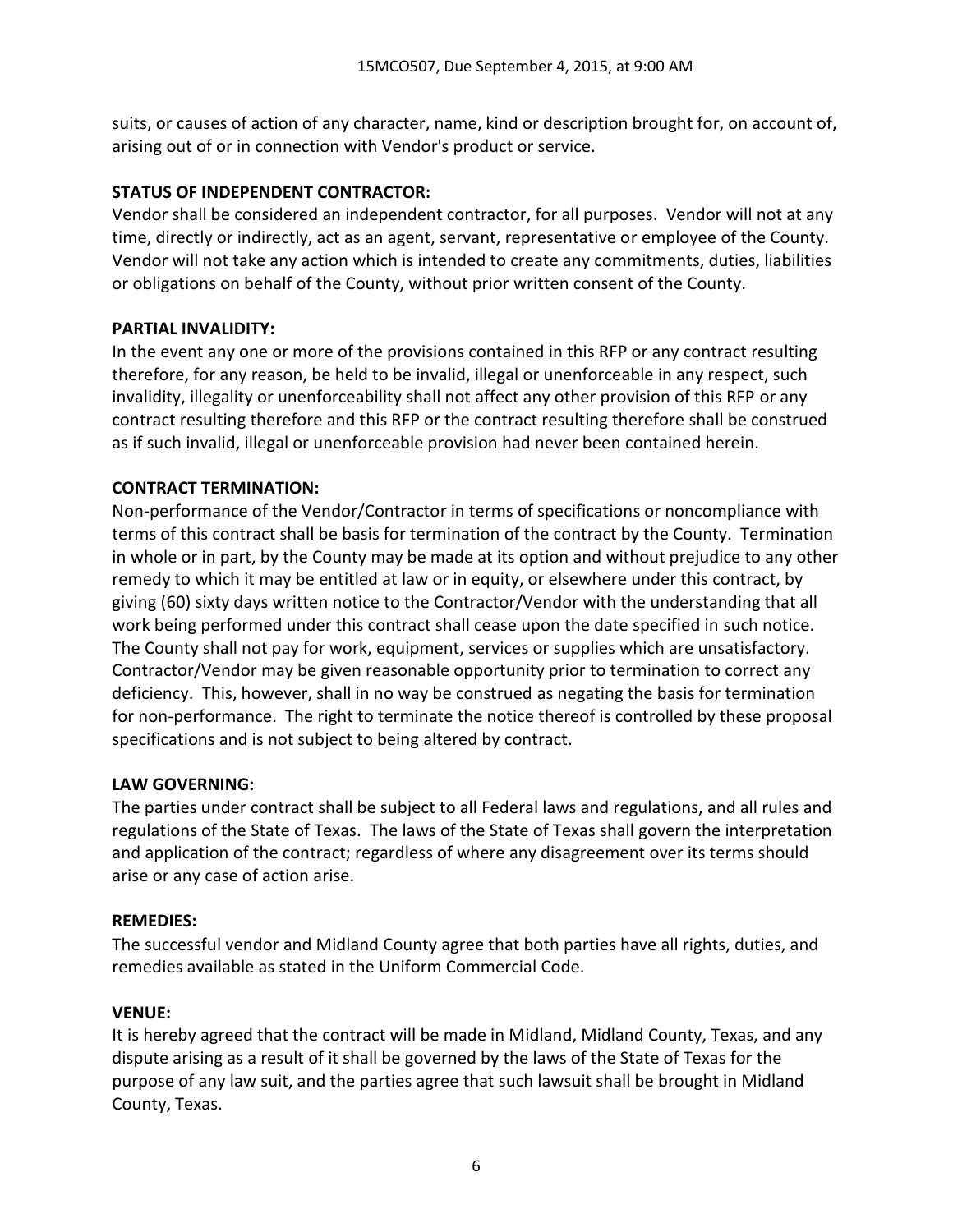### **FUNDING CONTINGENCY:**

Any contract awarded pursuant to this RFP shall be contingent on sufficient funding and authority being made available in each fiscal period by the appropriate officials of Midland County. If sufficient funding or authority is not made available, the contract shall become null and void.

### **ASSIGNMENT:**

The Contractor shall not sell, assign transfer or convey this contract in whole or in part, without the prior written consent of the County.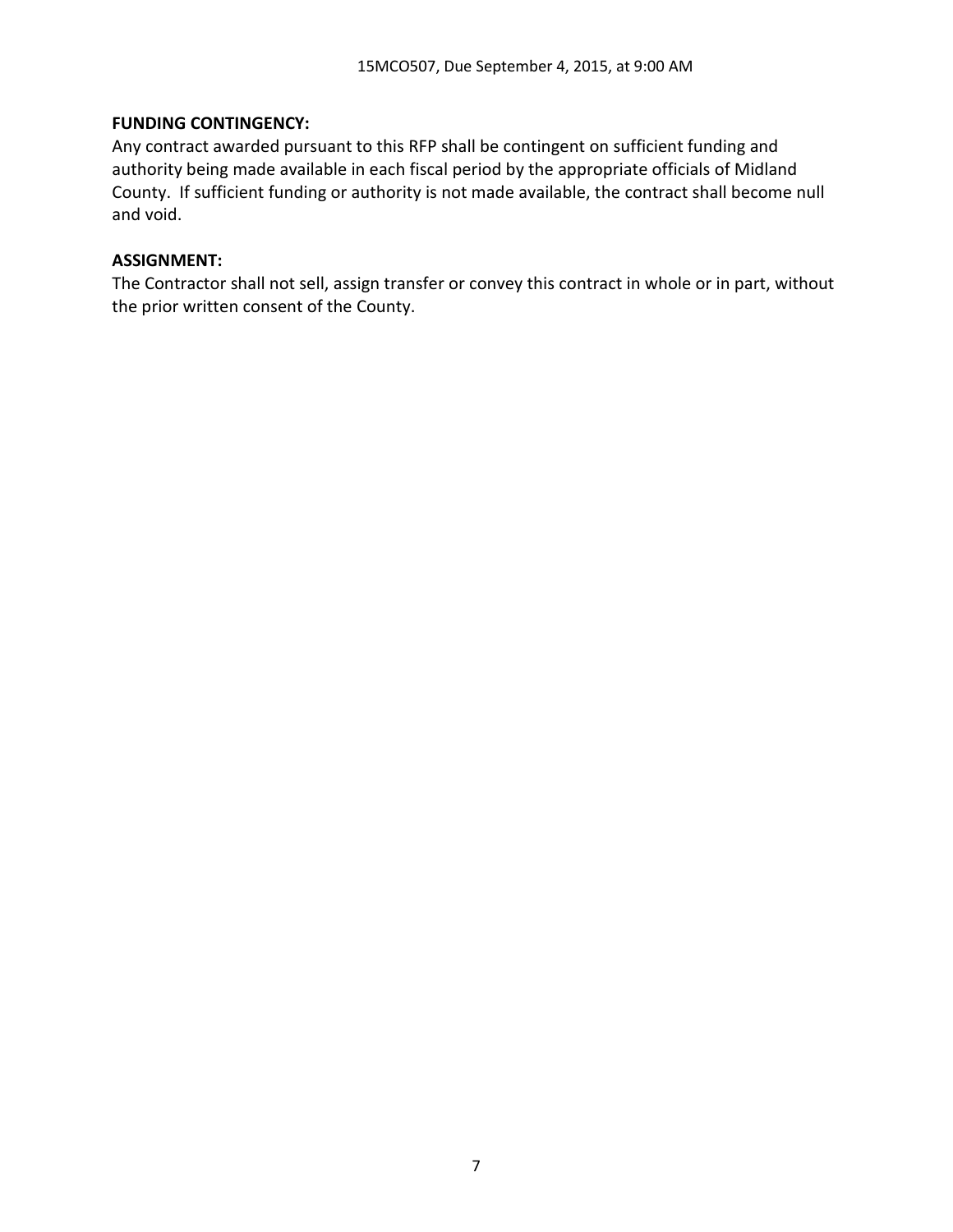## **REQUIRED FORM COMPANY AFFIDAVIT**

The affiant, The affiant,  $\frac{1}{2}$  is tates with respect to this submission to County:

I (we) hereby certify that if the contract is awarded to our firm that no member or members of the governing body, elected official or officials, employee or employees of said County, or any person representing or purporting to represent the County, or any family member including spouse, parents, or children of said group, has received or has been promised, directly or indirectly, any financial benefit, by way of fee, commission, finder's fee or any other financial benefit on account of the act of awarding and/or executing a contract.

I hereby certify that I have full authority to bind the company and that I have personally reviewed the information contained in the RFP and this submission, and all attachments and appendices, and do hereby attest to the accuracy of all information contained in this submission, including all attachments and exhibits.

I acknowledge that any misrepresentation will result in immediate disqualification from any consideration in the submission process.

I further recognize that County reserves the right to make its award for any reason considered advantageous to the County. The company selected may be without respect to price or other factors.

| Type of business organization (corporation, LLC, partnership, proprietorship) |
|-------------------------------------------------------------------------------|
|                                                                               |
|                                                                               |
|                                                                               |

Notary Seal Below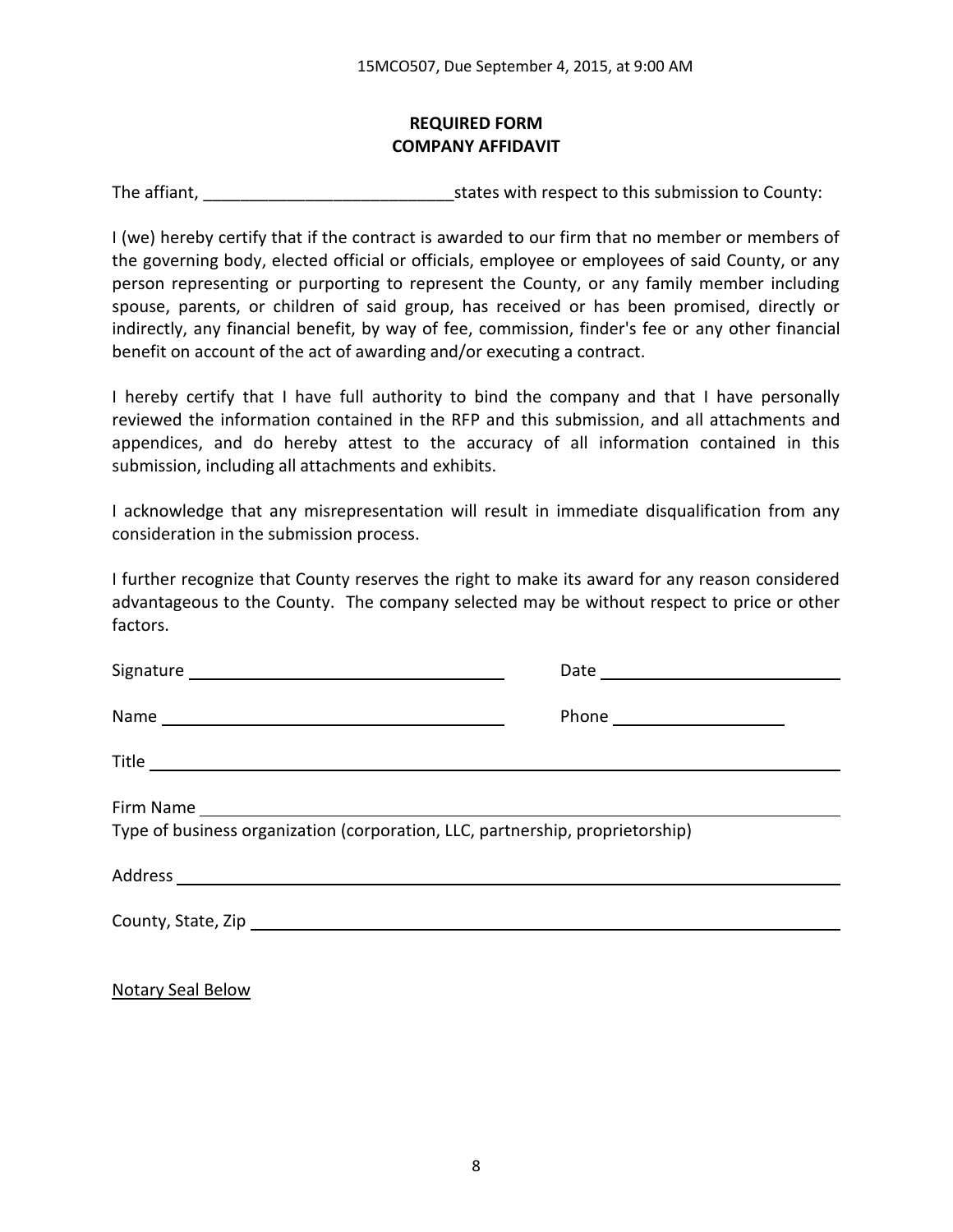## **SPECIFICATION**

#### **PURPOSE:**

It is Midland County's intent to hire a construction manager at risk to **design and build** a storage building. The construction manager at risk must gather all necessary certifications, permits, and equipment for the construction of the building. The design may be preplanned, but must be approved by Midland County. The purpose of said building is to provide the necessary storage space for the Midland County Horseshoe.

## **SUBCONTRACTOR AND/OR SUPPLIER IDENTIFICATION:**

Should the Bidder subcontract any work, the Bidder shall indicate below the name of each subcontractor and/or supplier the bidder will use in the performance of the contract. The Bidder shall specify the work to be performed by the subcontractor or the materials to be provided by the supplier. Any changes in subcontractor and/or supplier listed below shall require prior approval by the Purchasing Office.

Vendors shall also verify that the Vendor can and will deliver the performance and payment bonds referred to below. In the event that a Vendor cannot make this verification, this may be grounds to reject the Vendor.

The Construction Manager-At-Risk shall deliver performance and payment bonds – in amounts whose penal sums shall be equal to the Project Budget – executed with a surety company authorized to do business in the State of Texas not later than the 10th calendar day after the date the Construction Manager-At-Risk executes the contract or provides the guaranteed maximum price.

#### **CONSTRUCTION LOCATION:**

The storage warehouse is to be built north of the Midland County Horseshoe Pavilion.

#### **BUILDING SPECIFICATIONS:**

10,000 square feet clear span Standard pitched roof Metal building (color to match the existing buildings) 20ft minimum side walls Concrete slab reinforced to withstand forklift and light truck Plumbing stub up in concrete for a future restroom Gutter and downspouts 3 roll up doors (14'x14') 3 walk through doors Lights overhead and on exterior Electrical outlets throughout Insulated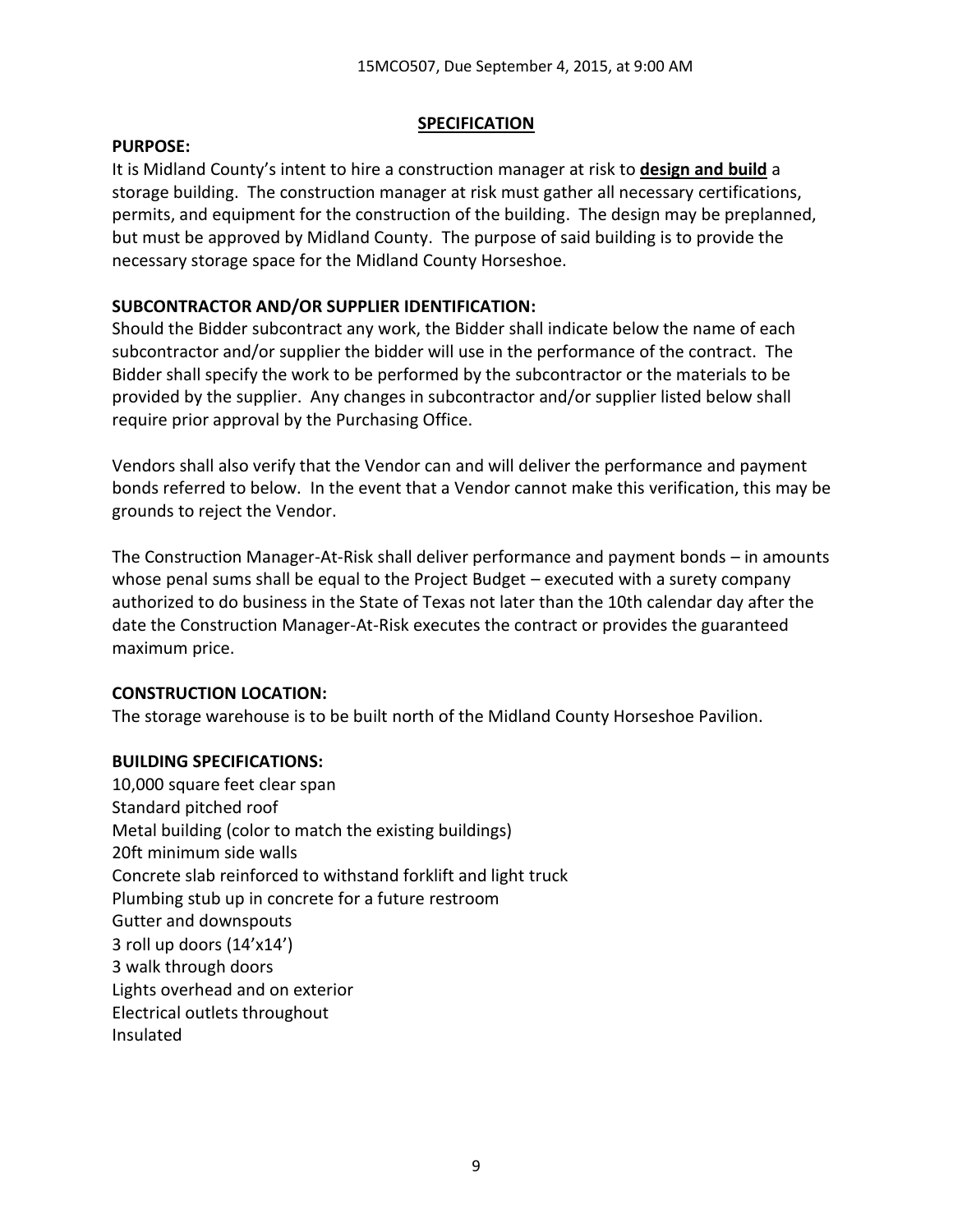## **EVALUATION PROCESS:**

The County will award to the bidder that submits a bid which represents the "best value" to the County. The best value shall not be based solely upon price but the bid which receives the highest cumulative score for each of the evaluation factors delineated herein.

## **CRITERIA:**

Introduction (Executive Summary): 1 page maximum

Tab 1 Previous Related Experience: (15 points, maximum)

- Indicate experience with publicly funded facilities of same approximate size and type as the anticipated project.
- Indicate safety record on previous projects.
- Indicate whether Vendor has had construction contracts terminated prior to completion or whether a bonding company surety has had to pay funds under a bond of the Vendor.

Tab 2 Identity and Location of Vendor: (5 points, maximum)

• Indicate the exact legal name of Vendor, its type of legal organization, its State of organization, its mailing address, the office/business location of the Vendor from which the Project will be managed; and, address Vendor's availability to the Project and the County and the response time.

Tab 3 Personnel: (15 points, maximum) Indicate the following:

- Office Staff qualifications, registrations, experience.
- On-site Staff qualifications, registrations, experience.
- Consultants (if any) discipline, staff size, experience in related projects, location.

Tab 4 Project Management: (15 points, maximum)

- Indicate the total project approach proposed by your firm to provide necessary Construction Manager-At-Risk services – from contract execution through warranty period.
- Indicate that all major elements of the work on the Project shall, at the expense of the Vendor, be publicly advertised by Vendor; the Vendor shall receive bids or proposals for such work from trade contractors or subcontractors (which may include Vendor) and said bids and proposals shall be received and accepted in accordance with Texas Government Code Section 2269.255.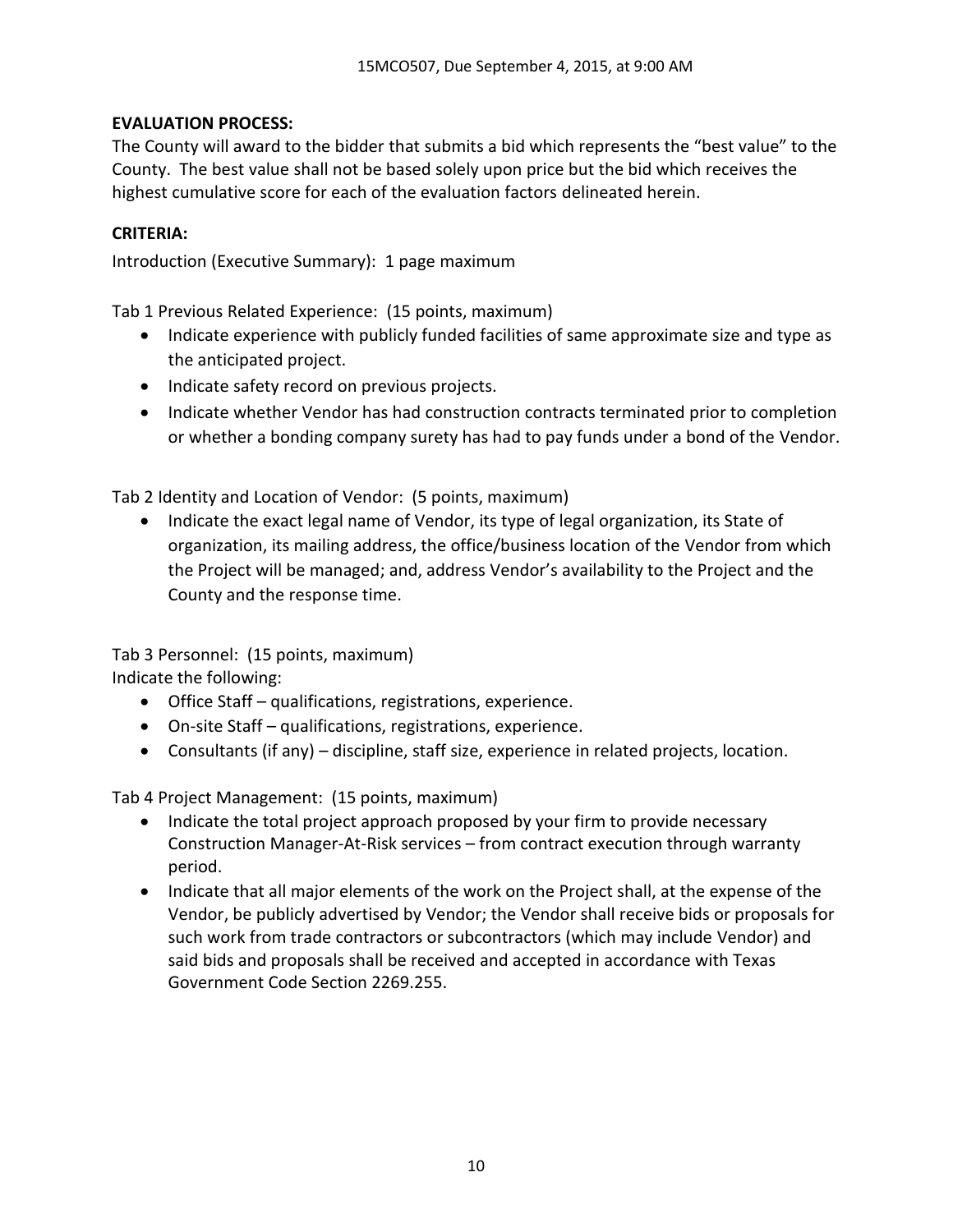Tab 5 Project Schedule: (15 points, maximum)

• Indicate the time required to perform necessary Construction Manager-At-Risk services, including construction timeline, for this project.

Tab 6 References: (Include name, address, and phone number of contact):

(10 points, maximum)

- Indicate (3 minimum) general references who can attest to the Vendor's ability, performance, and safety record.
- Indicate (3 minimum) contractor references who can attest to the Vendor's abilities in handling construction management.

Tab 7 Cost: (25 points, maximum)

- Indicate the Vendor's proposed fee for Construction Manager-at-Risk services and its price for fulfilling the general conditions of the construction contract.
- Indicate the guaranteed maximum price of construction of said building, including the foundation, electrical and plumbing stub-in.
- Indicate any contingency cost you would include in your budget/guaranteed maximum price;
- Indicate the cost of construction of said building, including foundation, electrical and plumbing stub-in.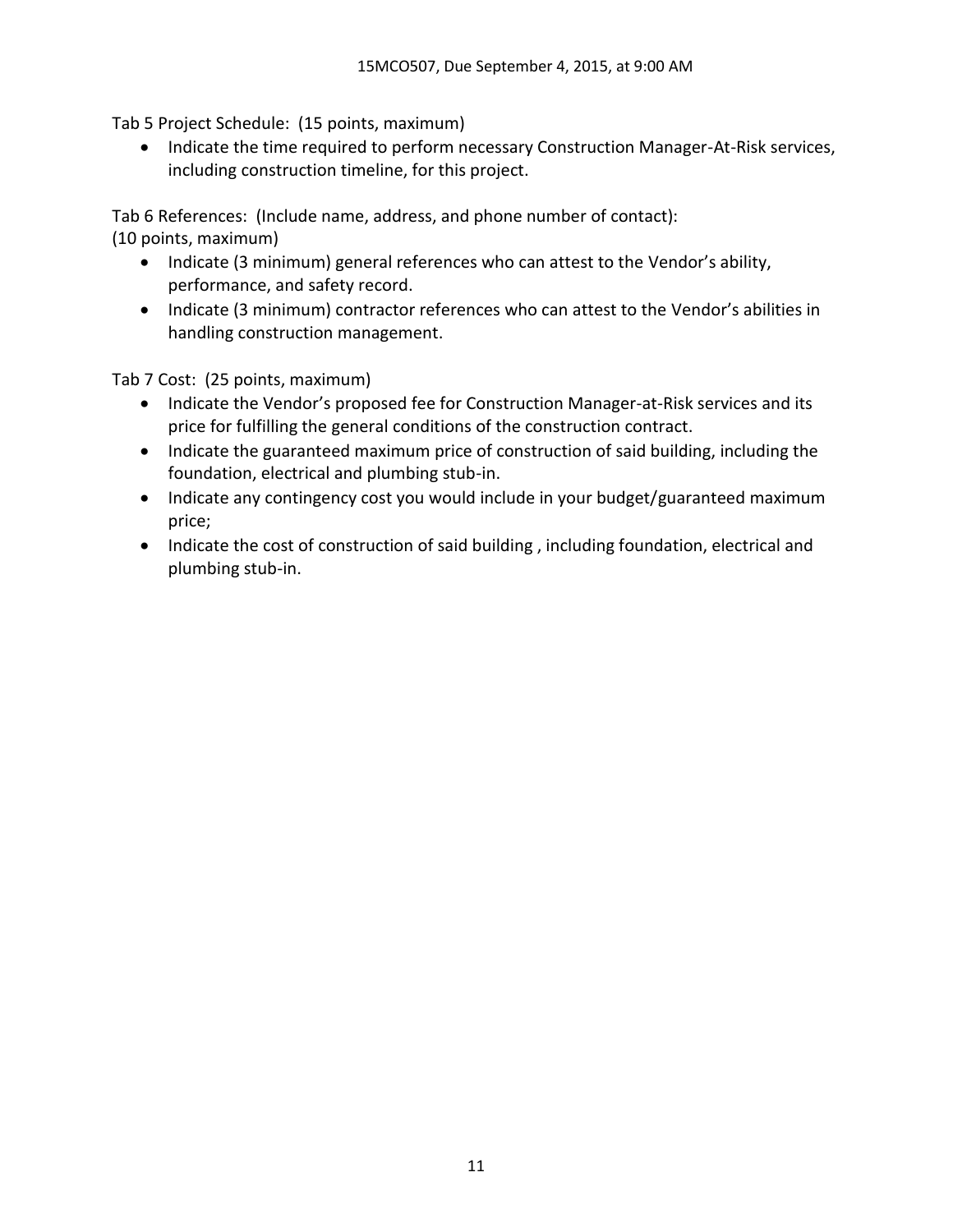#### MIDLAND COUNTY **PURCHASING** STANDARD TERMS AND CONDITIONS

1. PACKING: Seller will package goods in accordance with good commercial practice and mark them clearly. Seller shall bear the cost of packaging. Packaging will facilitate lowest transportation cost and will conform to common carrier requirements. Buyer's count or weight will be final where there are no packing lists.

2. SHIPMENT UNDER RESERVATION PROHIBITED: Shipment under reservation is prohibited and tender of a bill of lading will not operate as tender of the goods.

3. TITLE AND RISK OF LOSS: Title shall remain with the Seller until Buyer takes possession at delivery point. Vendor hereby assigns to purchaser any and all claims for overcharges associated with contract which arise under the antitrust laws of the United States, 15 USCA Section 1 et seq., and which arise under the antitrust laws of the State of Texas, Tex. Bus. & Com. Code, Section 15.01, et seq.

4. DELIVERY AND TRANSPORTATION: Transportation shall be FOB destination, freight prepaid unless provided otherwise. Buyer shall have the right to designate method of transportation.

5. NO PLACEMENT OF DEFECTIVE TENDER: Every tender or delivery must comply with these terms. A tender which does not conform constitutes a breach. Substitute conforming tender may not cure the breach unless made within the contract time.

6. DELIVERY POINT: Place of delivery shall be as set forth on the purchase order. Any change shall require a modification under Clause 20.

7. INVOICES AND PAYMENTS: Seller shall submit separate invoices on each purchase order after each delivery. Invoices shall indicate the purchase order number, shall be itemized and transportation charges, if any, shall be listed separately. A copy of the bill of lading, and the freight waybill when applicable, shall be attached to the invoice. Mail invoices to:

> Midland County Auditor's Department P.O. Box 421 Midland, Texas 79702

Payment shall not be due until the above instruments are submitted after delivery. Suppliers should keep the County Auditor's Office advised of any change in remittance address.

Buyer's obligation is payable only and solely from funds available for the purpose of the purchase. Lack of funds shall render this contract null and void to the extent funds are not available and any delivered but unpaid for goods will be returned to seller by Buyer.

Do not include Federal Excise, State, County or City Sales Tax. County shall furnish tax exemption certificate, if required.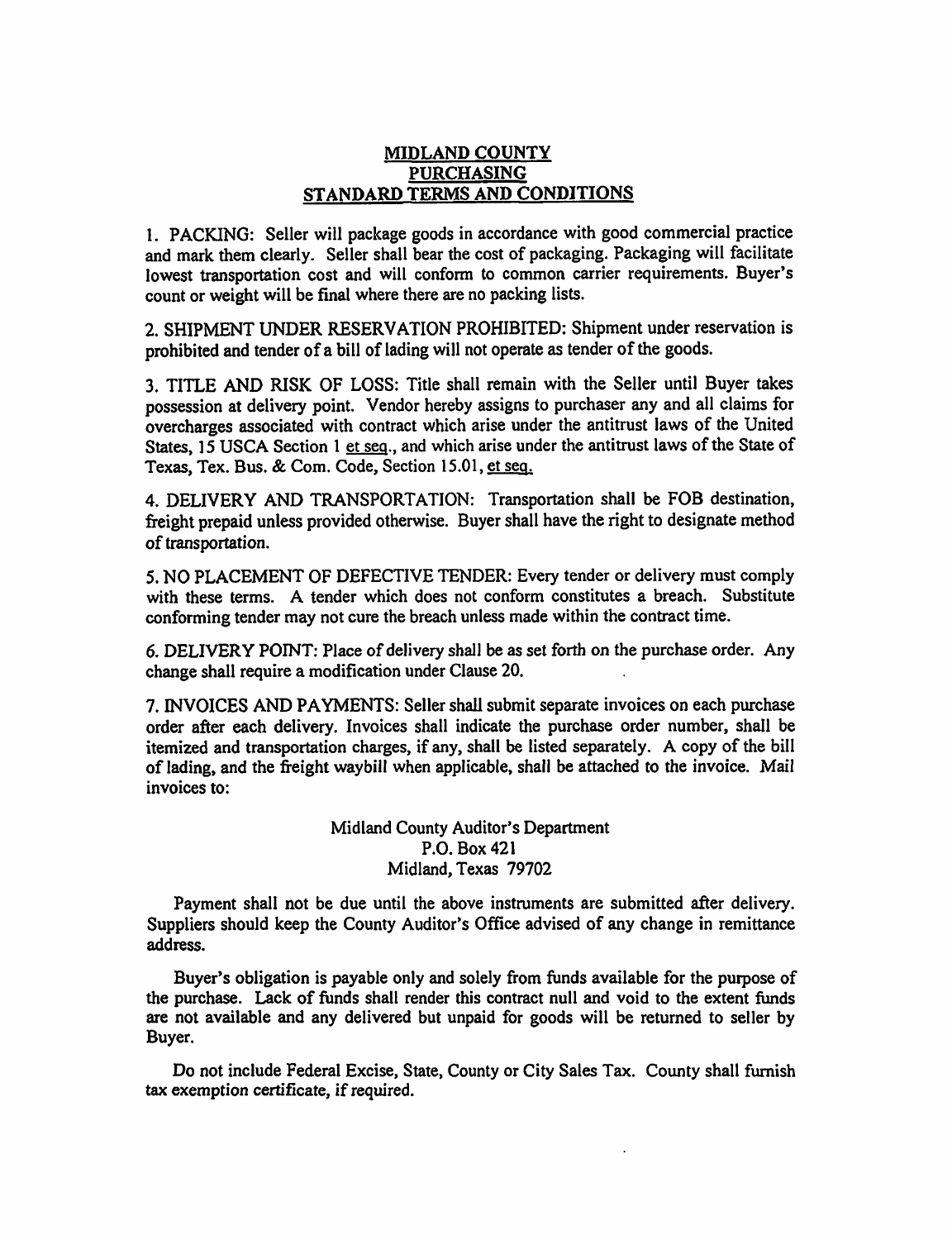Midland County vendor payments are made twice each month after cutoff for auditing transactions on the First and Third Mondays. Payment for the goods or services represented hereby will be made as agreed with Seller BUT NOT EARLIER THAN immediately after the Second or Fourth Monday following the First or Third Monday when compliance with these terms and conditions is certified. Midland County will pay neither interest nor penalty on payments considered late by the Seller.

8. GRATUITIES: The Buyer may, by written notice to the Seller, cancel this without liability to the Buyer if it is determined by Buyer that gratuities, in any form, were offered, breaching Midland County's Purchasing Code of Ethics.

9. SPECIAL TOOLS AND TEST EQUIPMENT: If the price stated on the face hereof includes the cost

of any special tooling or special test equipment fabricated or required by Seller for the purpose of filling

this order, such special tooling equipment and any process sheets related thereto shall become the property of the Buyer, and to the extent feasible, shall be identified by the Seller as such.

10. WARRANTY PRICE: The price to be paid by Buyer shall be that shown on the face of the purchase order or, in the case of competitive bidding, the price contained in Seller's bid, which Seller warrants to be no higher than his current prices on similar orders.

Seller warrants that no person or selling agency has employed or retained to solicit or secure this contract upon an agreement of understanding for commission, percentage, brokerage, or contingent fee excepting bona fide employees of bona fide established commercial or selling agencies maintained by the Seller for the purpose of securing business. For breach, Buyer shall have the right, in addition to any other rights, to cancel this contract without liability to Buyer.

11. WARRANTY PRODUCTS: If Seller shall attempt to limit or exclude any implied warranties, this contract is voidable. Seller warrants that the goods furnished conform to the specifications, drawings, and descriptions listed in the bid invitation or on the purchase order face. In the event of conflict between documents, the specifications shall govern.

12. SAFETY WARRANTY: Seller warrants that the products conform to standards promulgated pursuant to the Occupational Safety and Health Act of 1970.

13. NO WARRANTY BY BUYER AGAINST INFRINGEMENTS: Seller agrees to ascertain whether goods produced in accordance with the specifications will give rise to the claim of any third person for infringement or the like and will hold Buyer harmless in case of such infringement. Buyer makes no warranty that the specifications will not give rise to such a claim.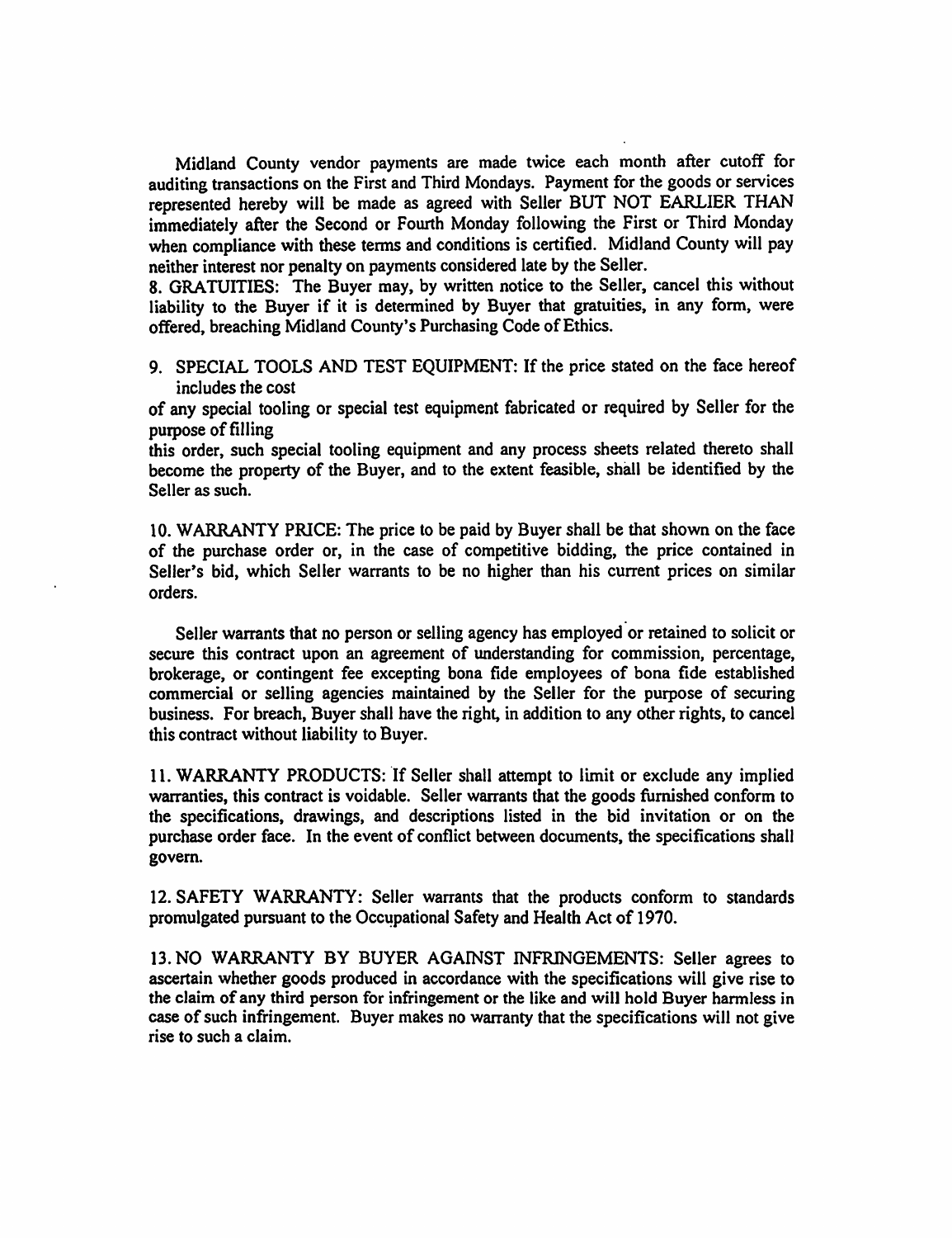14. RIGHT OF INSPECTION: Buyer shall have the right to inspect the goods at delivery before accepting them.

15. CANCELLATION: In addition to other available remedies, Buyer shall have the right to cancel this contract if Seller breaches any of these terms and conditions, becomes insolvent, or commits acts of bankruptcy.

16. TERMINATION: The performance of work under this contract may be terminated by the Buver by delivering to Seller a "Notice of Termination" specifying the extent the order is terminated and the date it is to become effective. Such right is in addition to and not in lieu of rights of Buyer set forth in Clause 15 herein.

17. FORCE MAJEURE: If by reason of Force Majeure, either party hereto shall be rendered unable wholly or in part to carry out its obligations, such party shall give notice of Force Majeure to the other party in writing within a reasonable time. The obligation of the party giving notice shall be suspended during the continuance of the inability then claimed. Such party shall attempt to overcome such inability with all reasonable dispatch.

The term Force Majeure shall mean Acts of God, strikes, lockouts, or other industrial disturbances, act of public enemy, orders of any kind of the United States or the State of Texas or any civil or military authority, insurrections, riots, epidemics, landslides, lightning, earthquake, fires, hurricanes, storms, floods, washouts, droughts, arrests, restraint of government and people, civil disturbances, explosions, breakage or accidents to machinery, pipelines or canals, or other cause not reasonable within the control of the party claiming such inability.

18. ASSIGNMENT DELEGATION: No right or interest in this contract shall be assigned or delegation of any obligation made by Seller without the written consent of Buyer.

19. WAIVER: No claim or right arising out of a breach of this contract shall be discharged by waiver or renunciation without consideration, and such waiver or renunciation must be in writing.

20. MODIFICATIONS: This contract can be modified or rescinded only by writing signed by both of the parties or their duly authorized agents.

21. INTERPRETATION PAROLE EVIDENCE: This writing is intended by the parties as a complete, exclusive and final expression of their agreement.

22. APPLICABLE LAW: This agreement shall be governed by the Texas State Purchasing Act (Texas Local Government Code Section 262) and Uniform Commercial Code. Wherever the term "Uniform Commercial Code" is used, it shall be construed as meaning the Uniform Code as adopted in the State of Texas as effective and in force on the date of this agreement.

23. ADVERTISING: Seller shall not advertise, without Buyer's consent, that Buyer has entered into this contract.